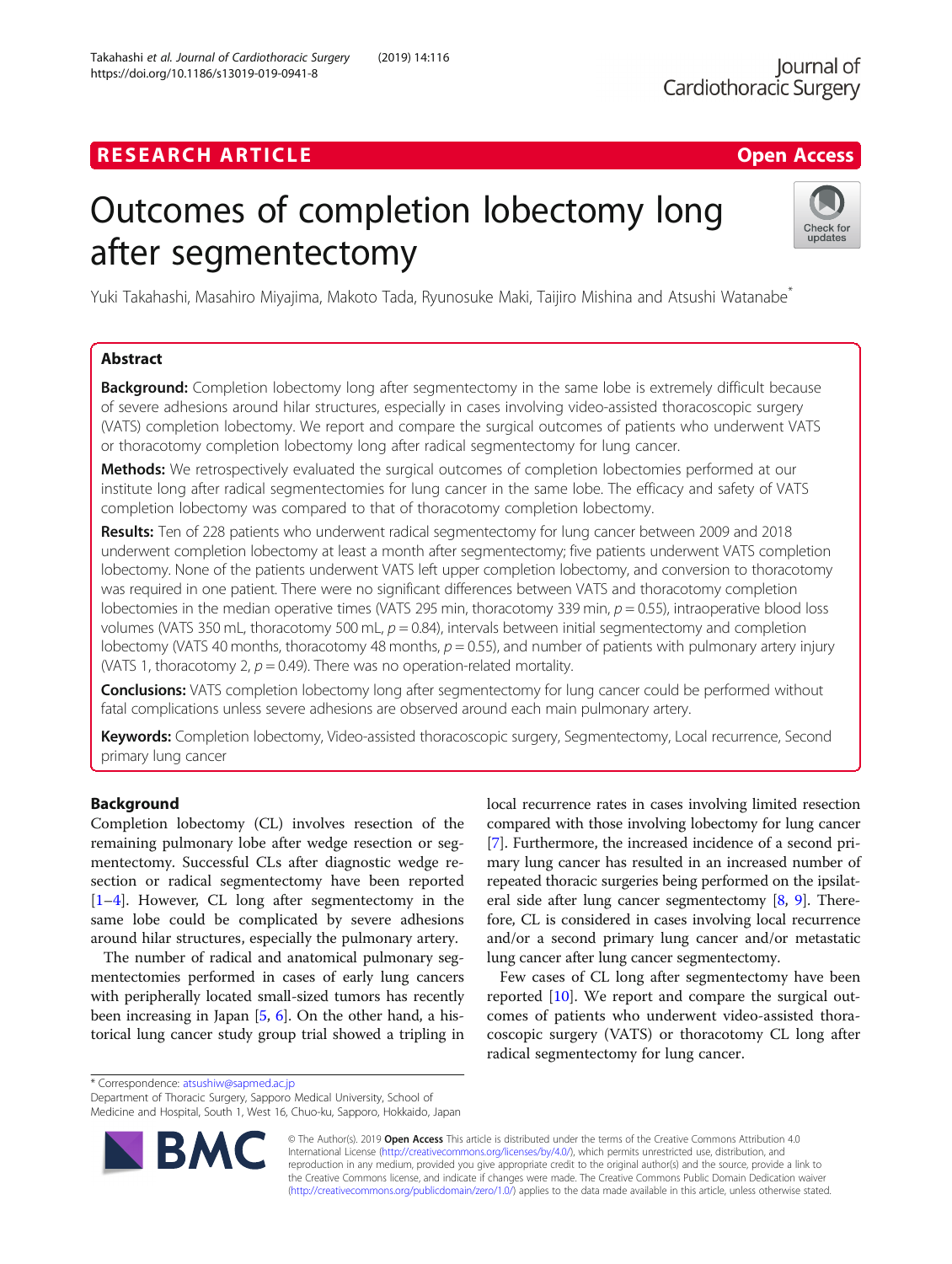#### <span id="page-1-0"></span>Methods

#### Patients and data collection

The medical records of 228 patients who underwent radical segmentectomy for lung cancer at our institute were examined. Of the 228 patients, 10 patients (4.4%) required subsequent CL at least a month after the segmentectomies. These 10 patients were included in this study. The patients included five men and five women with a median age of 69.5 (range, 61–80) years. These patients were divided into two groups: those who underwent VATS CL, which was performed after 2008 as we gradually became familiar with VATS procedures, and those who underwent thoracotomy CL. At our institute, the relative inclusion criteria for VATS CL are as follows: no exposure of each main pulmonary artery during a previous segmentectomy, no radical lymph node dissection (ND) of #4R during a previous segmentectomy of the right upper CL, and ND of #5 and/or #4 L during a previous segmentectomy of the left upper CL. The patients with aforementioned NDs were excluded from VATS CL. We performed intraoperative pulmonary artery isolation and taping in patients with severe adhesion around each main pulmonary artery to address injuryinduced bleeding due to pulmonary artery injury.

Data on the following variables were collected and evaluated: operative time, intraoperative blood loss volume, interval between initial segmentectomy and CL, pulmonary lobe targeted for CL, sites of previous NDs, reason for CL, extent and degree of adhesions around hilar structures, intraoperative securing of the pulmonary artery, injury to the pulmonary artery, perioperative complications, and mortality. The degree of adhesion was classified as none, mild, or severe. All patients who underwent CL had undergone previous radical segmentectomy for lung cancer via the VATS approach. Based on the previous segmentectomies, seven patients were diagnosed with primary lung cancer and three with metastatic lung cancer with primary malignancies being rectal cancer, bladder cancer, and leiomyosarcoma, respectively (Table 1).

The Mann-Whitney U test and chi-square test were used for the comparison of continuous and categorial variables, respectively. The significance level was set at  $p =$ 0.05. SPSS version 22.0 (SPSS, Inc., Chicago, IL, USA) statistical software was used for statistical evaluations.

#### Surgical procedures

The patients who underwent VATS lung resection at our institute were placed in a lateral position on the operating table under general anesthesia with selective lung ventilation. Two thoracoport trocars (15 mm) were placed in the sixth intercostal space (ICS) at the anterior axillary line and in the seventh ICS at the posterior axillary line. Anterolateral mini-thoracotomy (< 60 mm) was performed in the fourth ICS. Three patients underwent VATS CL via the same operative wound as the previous segmentectomy, whereas two patients underwent CL via an operative wound that was different from the one used for the segmentectomy. Thoracotomy CLs were performed via the previous wound in the fourth ICS extended to a 70–130-mm incision. At our institute, initial CLs were performed with a thoracotomy approach, and the indication of VATS CL had been expanded from the lower pulmonary lobe CL to the upper pulmonary lobe CL, because it is more difficult to secure the main pulmonary artery during CL for the upper pulmonary lobe compared to the lower pulmonary lobe.

#### Results

Data on surgical outcomes of each patient who underwent VATS or thoracotomy CL at least a month after radical segmentectomy for lung cancer are shown in Table [2](#page-2-0) and Table [3](#page-3-0). CL was performed in four cases with suspected local recurrence, in four cases with suspicion of a metachronous second primary lung cancer, and in two cases of metachronous metastasis from non-lung

**Table 1** Characteristics of patients who underwent completion lobectomy at least a month after segmentectomy

|                                                                       | <b>VATS CL</b><br>$(N = 5)$ | Thoracotomy CL<br>$(N = 5)$ |
|-----------------------------------------------------------------------|-----------------------------|-----------------------------|
| Sex (M/F)                                                             | 3/2                         | 2/3                         |
| Age (years) [range]                                                   | 72 [66-74]                  | 65 [61-80]                  |
| Site of previous segmentectomy (left upper/lower; right upper/lower)  | 0/1:2/2                     | 3/1; 1/0                    |
| Degree of hilum adhesion at previous segmentectomy (none/mild/severe) | 3/2/0                       | 4/1/0                       |
| Previous superior mediastinal ND                                      | 2(40%)                      | 3(60%)                      |
| Previous diagnosis (PLC/MLC)                                          | 3/2                         | 4/1                         |
| Previous R margin status (R0/R1)                                      | 5/0                         | 4/1                         |
| Clinical diagnosis before CL (recurrence/second PLC/metastasis)       | 3/1/1                       | 1/3/1                       |
| Pathological diagnosis after CL (malignancy/benign lesion)            | 5/0                         | 3/2                         |

Values are expressed as n (%) and median [range]

CL completion lobectomy, ND node dissection, PLC primary lung cancer, MLC metastatic lung cancer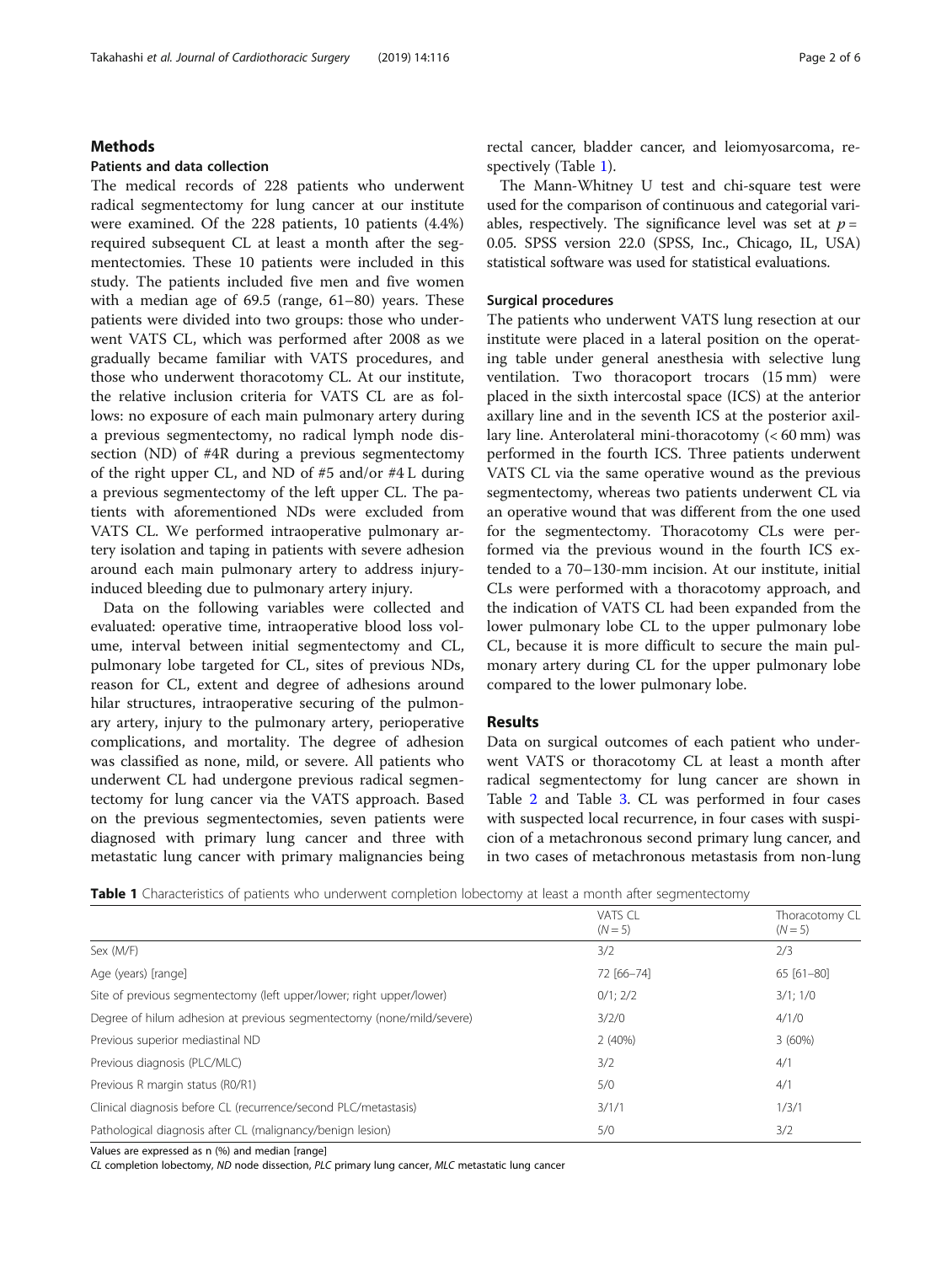<span id="page-2-0"></span>**Table 2** Data of patients who underwent VATS completion lobectomy long after segmentectomy

| No.<br>(Age/sex) | for CL         | Lobe Operative<br>time (min) | Intraoperative<br>blood loss<br>volume (mL) | Degree of PA<br>hilum<br>adhesion | taping | Perioperative<br>complications | Previous<br>segmentectomy<br>procedure | Interval between Chest tube<br>segmentectomy<br>and CL (months) | duration (days) | Length of<br>postoperative<br>stay (days) |
|------------------|----------------|------------------------------|---------------------------------------------|-----------------------------------|--------|--------------------------------|----------------------------------------|-----------------------------------------------------------------|-----------------|-------------------------------------------|
| 1 (66/M)         | Ш              | 295                          | 500                                         | Mild                              | N      | None                           | Lt. S6 seg                             | 18                                                              | $\overline{4}$  | 9                                         |
| 2(70/F)          | RLL            | 389                          | 200                                         | Severe                            | Υ      | PA injury                      | $Rt. S7 + 10$<br>seg +ND2a-1           | 52                                                              | 3               | 16                                        |
| 3(72/M)          | RUL            | 280                          | 300                                         | Severe                            | N      | None                           | Rt. S2 seg<br>$+ND2a-1$                | 45                                                              |                 | 12                                        |
| 4(74/F)          | RLL<br>$+$ RML | 279                          | 950                                         | Mild                              | N      | None                           | Rt. $S8 + 9$ seg                       | 4                                                               |                 | 12                                        |
| 5(73/M)          | <b>RUL</b>     | 342                          | 350                                         | Severe                            | N      | Postoperative<br>Af            | Rt. S3 seg<br>$+ND2a-1$                | 40                                                              |                 | 14                                        |

CL completion lobectomy, LLL left lower lobe, RUL right upper lobe, RML right middle lobe, RLL right lower lobe, PA pulmonary artery, Af atrial fibrillation, S6 segment 6, Lt left, Rt right, seg segmentectomy, ND node dissection

primary malignancy in the same lobe that was resected in the previous segmentectomy, without preoperative pathological diagnosis (Table [1\)](#page-1-0). Two patients underwent right upper CL; one patient, right lower CL; one patient, right middle and lower completion bilobectomy due to a pulmonary hilar tumor; and one patient, left lower CL via the VATS approach. In contrast, three patients underwent left upper CL via the thoracotomy approach, including in one patient where VATS was converted to thoracotomy. One patient underwent left lower CL and one patient underwent right upper CL via the thoracotomy approach (Tables 2 and [3\)](#page-3-0). After the CL, malignancy was diagnosed in eight cases. Intraoperative frozen-section diagnosis initially indicated that the lesions of the two remaining cases were also malignant; however, the final pathological diagnoses were benign lesions (Table [1](#page-1-0)). Patient number 4 who underwent VATS CL and patient number 3 who underwent thoracotomy CL were diagnosed with local recurrence after CL (Tables 2 and [3\)](#page-3-0).

Two patients who previously underwent superior mediastinal ND with lung cancer segmentectomy underwent VATS CL, and three patients who underwent previous superior mediastinal ND with lung cancer segmentectomy underwent thoracotomy CL (Table [1\)](#page-1-0). There were no significant differences between the VATS CL and thoracotomy CL groups with respect to the median operative times (VATS 295 min, thoracotomy 339 min,  $p = 0.55$ ), intraoperative blood loss volumes (VATS 350 mL, thoracotomy 500 mL,  $p = 0.84$ ), intervals between initial segmentectomy and CL (VATS 40 months, thoracotomy 48 months,  $p = 0.55$ ), the number of patients with severe adhesion around hilar structures (VATS 3, thoracotomy 4,  $p = 0.49$ ), the number of patients who underwent intraoperative securing of the pulmonary artery (VATS 1, thoracotomy 1), the number of patients with an injury to the pulmonary artery (VATS 1, thoracotomy 2,  $p = 0.49$ ), and chest tube duration (VATS 3 days, thoracotomy 2 days,  $p = 0.69$ ). The patient with pulmonary artery injury during VATS CL underwent pulmonary artery occlusion with a 1–0 silk suture, and suturing of the pulmonary artery was performed via the VATS approach without converting to thoracotomy. There was no operation-related mortality (Table [4](#page-4-0)). In the case of Patient 3, who underwent thoracotomy CL, we opened the pericardium and performed intrapericardial pulmonary artery taping to prevent catastrophic bleeding caused by severe adhesion around the main pulmonary artery and left upper bronchus.

### **Discussion**

The present study shows that the surgical outcomes of VATS CL and thoracotomy CL were not significantly different. Generally, the VATS approach is superior to thoracotomy in terms of magnifying the operative field, knowledge of the surgical technique, reduction of postoperative pain, and faster recovery of postoperative pulmonary function [\[11\]](#page-5-0). Nevertheless, VATS CL long after segmentectomy in the same lobe has not been reported because it is extremely difficult due to severe hilar adhesions. In Japan, radical and anatomical pulmonary segmentectomies are actively performed in cases involving early lung cancers with peripherally located small-sized tumors. A prospective study reported no recurrence of primary lung cancer during a 5-year follow-up period after limited resection of lung cancer with a maximum tumor diameter of 8–20 mm, a ground glass opacity (GGO) ratio > 80% on computed tomography, and clinical T1N0M0 classification. Moreover, the 5-year disease-specific and overall survival rates were 100 and 98%, respectively [\[6](#page-5-0)].

At our institute, radical and anatomical pulmonary segmentectomies are performed in cases involving lung cancer with peripheral pulmonary nodules < 20 mm in diameter and a GGO ratio > 50% on computed tomography. Preservation of lung function after segmentectomy results in a large amount of resectable metachronous second primary lung cancer in the non-resected lobe after segmentectomy of the initial primary lung cancer [\[8](#page-5-0), [9](#page-5-0)].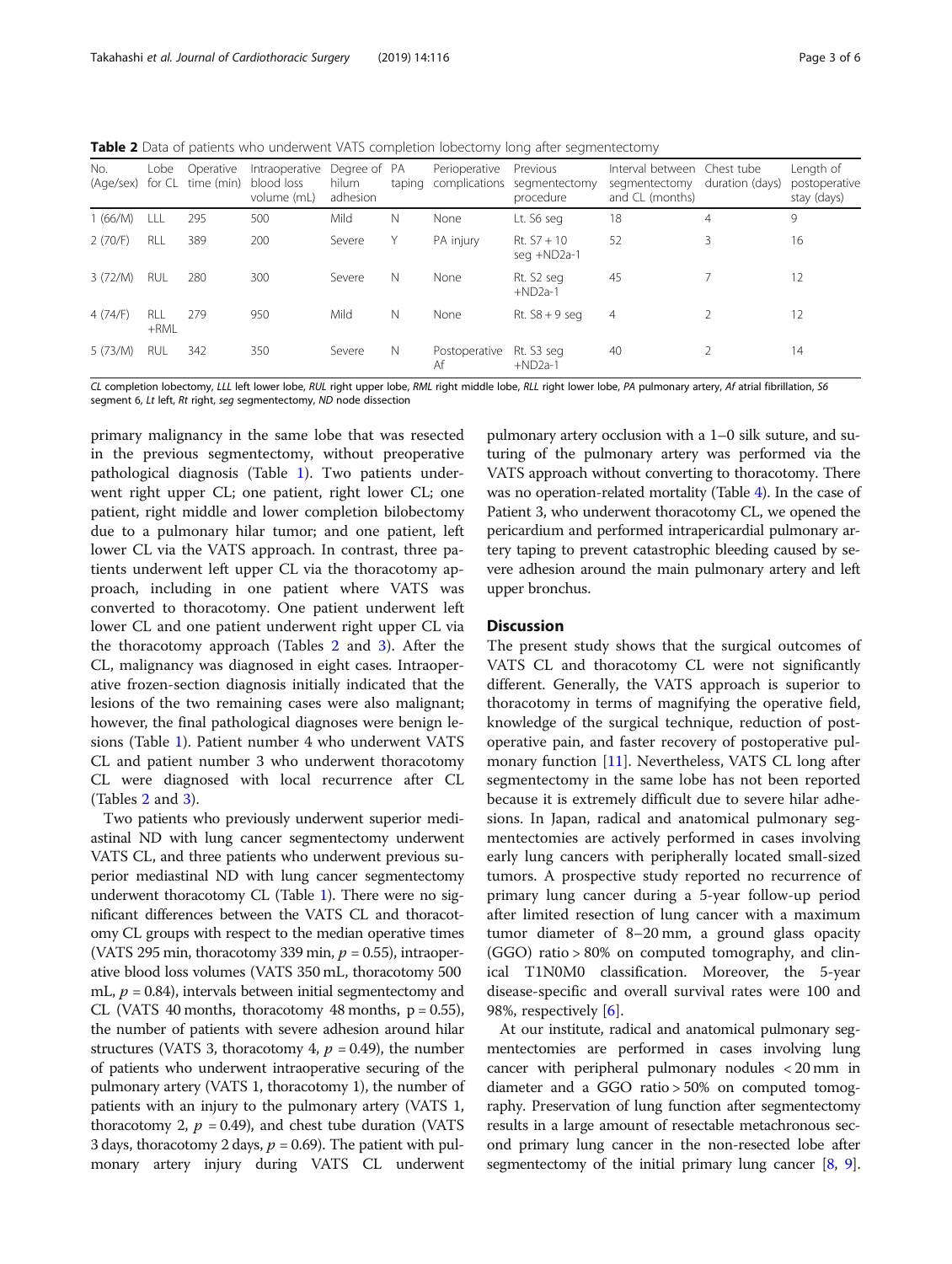<span id="page-3-0"></span>

|             |                 |                                                                    | Table 3 Data of patients who underwent thoracotomy completion lobectomy long after segmentectomy |                       |               |                        |                                                 |                                                                                                                                            |                                  |                                           |
|-------------|-----------------|--------------------------------------------------------------------|--------------------------------------------------------------------------------------------------|-----------------------|---------------|------------------------|-------------------------------------------------|--------------------------------------------------------------------------------------------------------------------------------------------|----------------------------------|-------------------------------------------|
| sex)        |                 | -obe Operative Intraoperative<br>(m)                               | for CL time (min) blood loss volume thoracotomy (reason) hilum<br>VATS converted to              | Degree of<br>adhesion | $P\mathsf{A}$ | Perioperative Previous | taping complications segmentectomy<br>procedure | segmentectomy and CL<br>Interval between<br>(months)                                                                                       | Chest tube<br>duration<br>(days) | postoperative stay<br>Length of<br>(days) |
| 161/        | 458             | 6870                                                               | Yes (PA injury and<br>severe hilar<br>adhesion                                                   | Severe                |               | PA injury              | LUD seg +ND2a-1 108                             |                                                                                                                                            |                                  | $\overline{4}$                            |
| $2(69)$ RUL | 201             | 200                                                                | ş                                                                                                | Severe                | z             | Azygos vein<br>mjury   | Rt. S2 seg +ND1b                                | 77                                                                                                                                         |                                  | $\infty$                                  |
| 3 (64)      | 339             | 1020                                                               | $\frac{1}{2}$                                                                                    | Severe                |               | None                   | LUD seg +ND2a-1                                 |                                                                                                                                            | ١C                               |                                           |
| 4 (80/      | 391             | 500                                                                | $\frac{1}{2}$                                                                                    | Severe                | z             | PA injury              | Lt. $S1 + 2$ seg<br>$+$ ND <sub>2a</sub> -1     | $\frac{8}{4}$                                                                                                                              |                                  | ≌                                         |
| 5 (65/ LLL  | $\overline{50}$ | 160                                                                | $\frac{1}{2}$                                                                                    | Mild                  | z             | None                   | Lt. $59 + 10$ seg                               |                                                                                                                                            |                                  | $\infty$                                  |
|             |                 | CL completion lobectomy, LUL left upper lobe, LLL left lower lobe, |                                                                                                  |                       |               |                        |                                                 | RUL right upper lobe, PA pulmonary artery, LUD left upper division, S2 segment 2, Lt left, Rt right, seg segmentectomy, ND node dissection |                                  |                                           |

| $\frac{1}{2}$            |
|--------------------------|
| l                        |
|                          |
|                          |
|                          |
|                          |
| ١                        |
|                          |
|                          |
|                          |
|                          |
|                          |
|                          |
|                          |
|                          |
|                          |
|                          |
|                          |
|                          |
|                          |
|                          |
| $\overline{\phantom{a}}$ |
|                          |
|                          |
|                          |
|                          |
|                          |
|                          |
|                          |
|                          |
|                          |
|                          |
|                          |
|                          |
|                          |
|                          |
|                          |
|                          |
|                          |
|                          |
|                          |
|                          |
|                          |
| ١                        |
|                          |
|                          |
|                          |
|                          |
|                          |
| I                        |
|                          |
|                          |
| ı                        |
|                          |
|                          |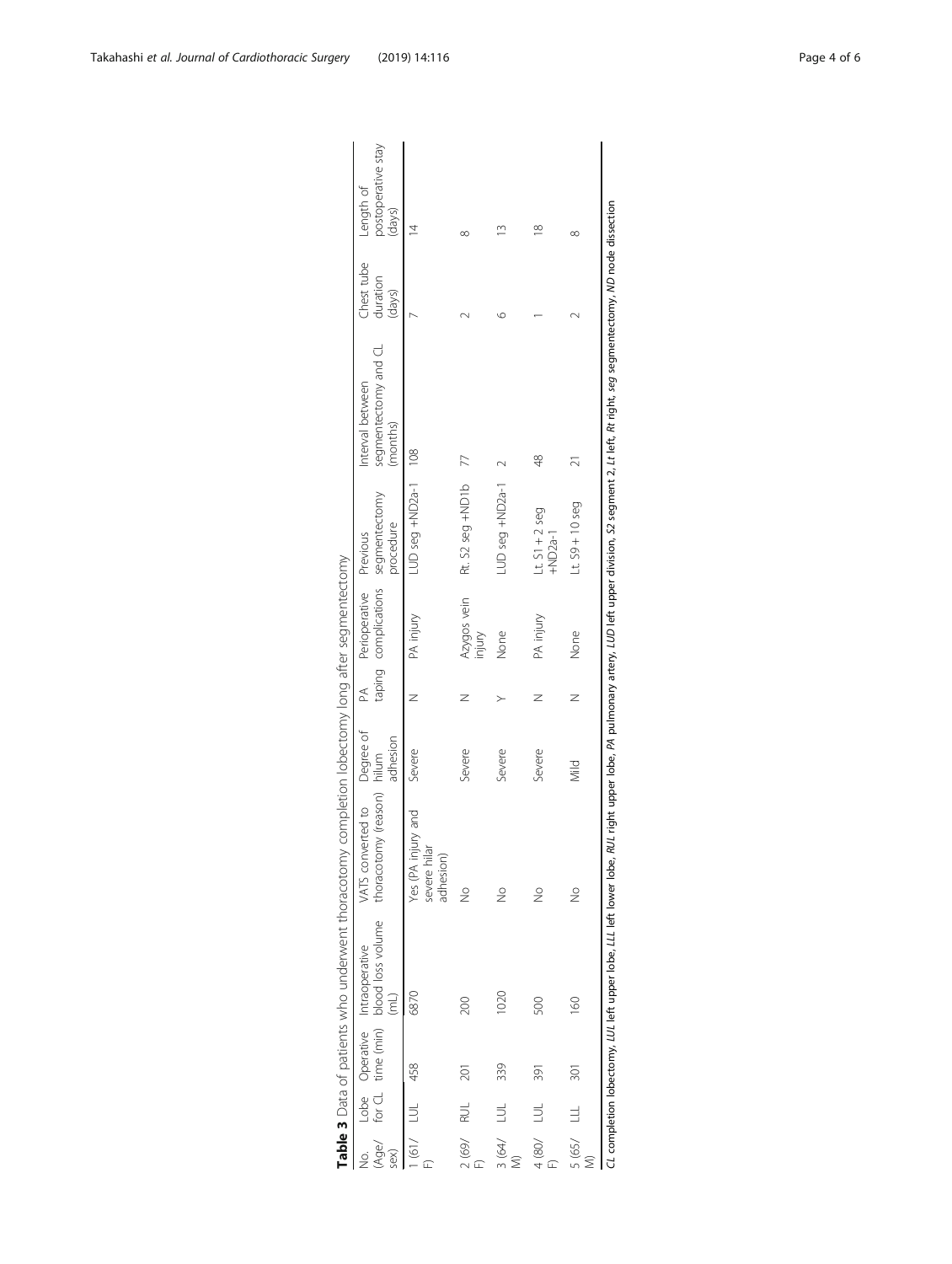<span id="page-4-0"></span>Table 4 Summarized surgical outcomes of patients who underwent completion lobectomy long after segmentectomy

|                                                        | <b>VATS CL</b><br>$(N = 5)$ | Thoracotomy CL<br>$(N = 5)$ | $p$ -value |
|--------------------------------------------------------|-----------------------------|-----------------------------|------------|
| Pulmonary lobe targeted for CL                         | LUL <sub>0</sub>            | LUL 3 (60%)                 |            |
|                                                        | LLL 1 (20%)                 | LLL 1 (20%)                 |            |
|                                                        | RUL 2 (40%)                 | RUL 1 (20%)                 |            |
|                                                        | RLL 1 (20%)                 | RLL 0                       |            |
|                                                        | RML + RLL 1 (20%)           | $RML + RLL$ 0               |            |
| Operative time (min) [range]                           | 295 [279-389]               | 339 [201-458]               | 0.55       |
| Intraoperative blood loss volume (mL) [range]          | 350 [200-950]               | 500 [160-6870]              | 0.84       |
| Severe hilum adhesion                                  | 3(60%)                      | 4 (80%)                     | 0.49       |
| PA taping                                              | 1(20%)                      | 1(20%)                      |            |
| PA injury                                              | 1(20%)                      | 2(40%)                      | 0.49       |
| Chest tube duration (days) [range]                     | $3[2-7]$                    | $2[1-7]$                    | 0.69       |
| Interval between segmentectomy and CL (months) [range] | 40 [4-52]                   | 48 [2-108]                  | 0.55       |
| Operation-related mortality                            | $\mathbf{0}$                | 0                           |            |

Values are expressed as n (%) and median [range]

CL completion lobectomy, LUL left upper lobe, LLL left lower lobe, RUL right upper lobe, RML right middle lobe, RLL right lower lobe, PA pulmonary artery

On the other hand, the detection of new solitary pulmonary nodules during postsurgical follow-up in the previously resected lobe, especially after limited resection, poses a diagnostic challenge. At our institute, intraoperative frozen-section diagnosis is performed to decide which surgical treatment is needed for lesions, without preoperative pathological diagnosis, suspected to be recurrent and/or second primary lung cancer after lung cancer segmentectomy. Nevertheless, CL is necessary when intraoperative frozen section diagnosis indicates malignancy during surgeries for lesions suspected of local recurrence and/or second primary lung cancer. CL is one of the treatments for patients with local recurrence and/or a second primary lung cancer and/or metastasis after lung cancer segmentectomy. In our study, CL was performed in four cases with suspected local recurrence, in four cases with a suspicion of a metachronous second primary lung cancer, and in two cases with metachronous metastasis from non-lung primary malignancy in the same lobe as the one previously resected (Table [1\)](#page-1-0).

CL long after segmentectomy is difficult because mobilization of the hilum structure is challenging owing to dense adhesions around it that have already been divided and manipulated during the previous segmentectomy. In fact, it was reported that CL may become more difficult to perform approximately 5 weeks after segmentectomy [\[10](#page-5-0)]. In our study, CLs were performed at least a month after the previous lung cancer segmentectomies, and hilum adhesion was especially severe after superior mediastinal ND during the previous lung cancer segmentectomies (Tables [2](#page-2-0) and [3](#page-3-0)).

Taping and/or clamping of the main pulmonary artery is occasionally needed to prevent catastrophic bleeding

when it is difficult to expose and divide the pulmonary artery because of hilum adhesion. At our institute, we expose the pulmonary artery enough to clamp with forceps for the cases with severe hilum adhesion, and taping is performed in the case that pulmonary artery is completely isolated. It is more difficult to secure the pulmonary artery and/or arrest bleeding during the VATS approach than during the thoracotomy approach when bleeding occurs from the pulmonary artery. We think that VATS CL is safe to perform if each central main pulmonary artery is secured by the VATS approach. At our institute, pulmonary artery occlusion using silk suture (double looping technique: DLT) has been performed for securing them during the VATS approach [[12\]](#page-5-0). From this point of view, we consider that our exclusion criteria for VATS CL, which may cause difficulty in using DLT, are appropriate. Opening of the pericardium and intrapericardial main pulmonary artery taping, which are needed to address severe hilum adhesion around the superior vena cava and main pulmonary artery in right CL, are difficult to perform safely with the VATS approach. On the other hand, it is also difficult to isolate the main pulmonary artery in patients with adhesion around the ligamentum Botalli, which often needed to be cut before the main pulmonary artery can be isolated. Nevertheless, the length of the left central pulmonary artery is longer than the right. In this study, two of the 10 patients who underwent CL received pulmonary artery taping. One patient underwent main pulmonary artery taping with a silk suture during VATS CL, and the other underwent intrapericardial pulmonary artery taping during the thoracotomy CL (Tables [2](#page-2-0) and [3\)](#page-3-0). The patient with pulmonary artery injury underwent